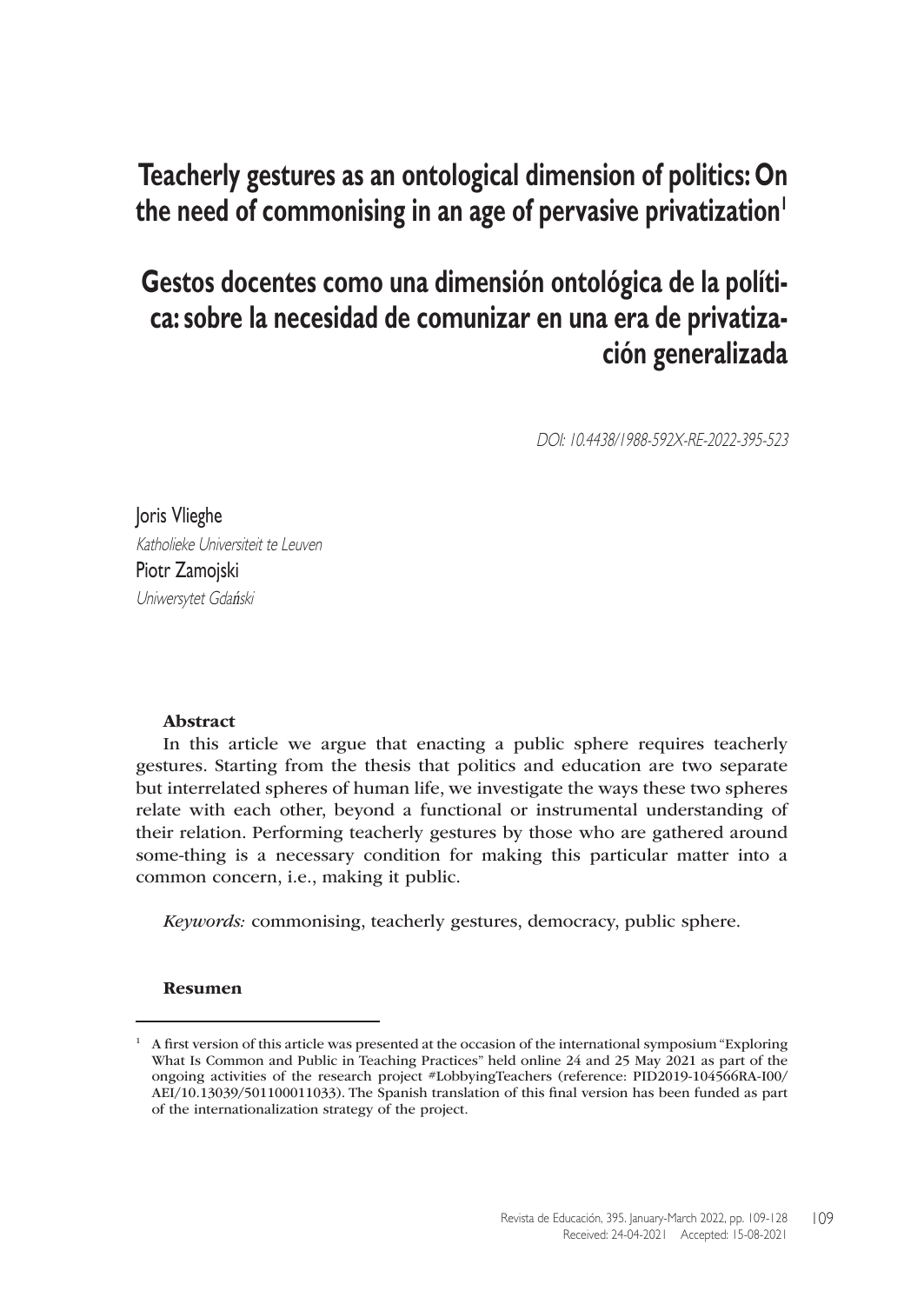En este artículo argumentamos que la constitución de una esfera pública precisa de gestos docentes. Partiendo de la tesis de que la política y la educación son dos esferas separadas pero interrelacionadas de la vida humana, investigamos las formas en que estas dos esferas se relacionan entre sí, más allá de una comprensión funcional o instrumental de su relación. La realización de gestos docentes por parte de aquellos reunidos en torno a alguna cosa es una condición necesaria para convertir ese asunto particular en una inquietud común, es decir, hacerlo público.

*Palabras clave:* comunizar, gestos docentes, democracia, esfera pública.

### **Education and politics: differences, relations, commonalities**

In this paper we want to develop a new direction for thinking about the *public* role of the teacher and of teaching. This is an old discussion within the field of educational philosophy and theory, where the link between the public and teaching is predominantly considered in one of the two following ways: either from the traditionalist perspective that the teacher should introduce the new generation into an established world of culture (Feinberg  $2016$ )<sup>2</sup> or from the critical-pedagogical view that the teacher should position herself as a critical intellectual (Cf. Giroux 1997, 2011 etc.). According to the last point of view, teachers are expected to help their students develop a consciousness of existing forms of oppression (and their role in it) as well as a strong critical and democratic attitude; moreover teachers have to behave in a critical, pluralistic and antidiscriminatory way– possibly engaging themselves and their students in political struggles pertaining to the most fundamental societal issues, such as intolerable forms of economic inequality, oppression of minorities and structural societal violence. As we have argued elsewhere (Vlieghe & Zamojski 2019), we regard both views as coming down to an undoubtedly well-meant, but *dangerous confusion of politics and education*.

<sup>&</sup>lt;sup>2</sup> As Feinberg (2016: 16) puts it: "The unique mission of a public education [...] is to reproduce a civic public"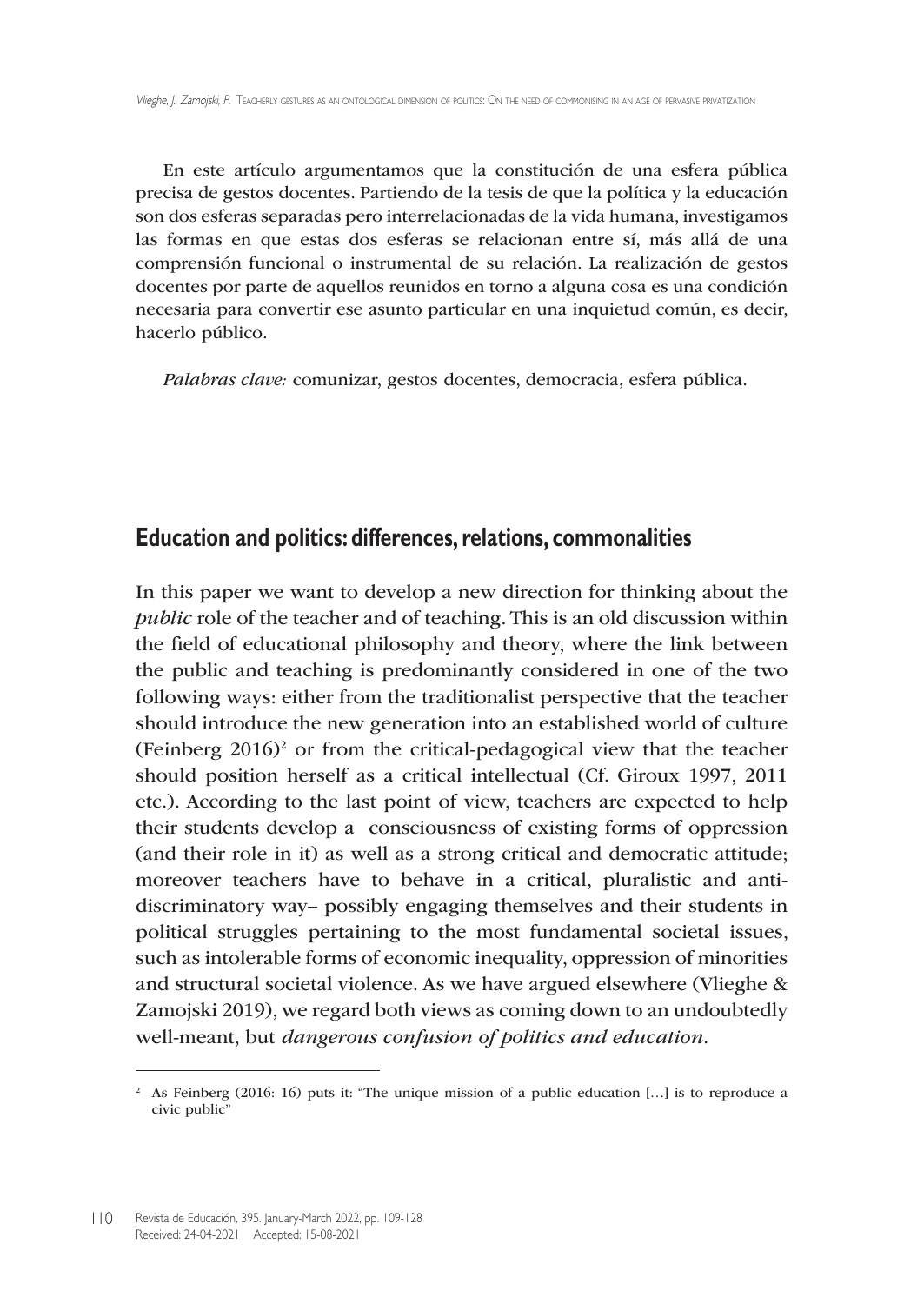Our point here is not to deny the political (or the economic, cultural, etc.) significance of education. Rather, we want to explore the idea that one cannot speak of a relation between education and politics without acknowledging that these are two different things. That this is the case seems obvious at the *ontic* level of practices (e.g., teaching is something different from running a political campaign) or processes (e.g., learning how to read is something different than making a decision by voting). However, education and politics differ also at the *ontological*<sup>3</sup> level, i.e., in the way they frame a different relation of humans with being. Following Arendt (1958; 1961) it can be argued that ontologically speaking, education and politics are two distinct spheres of human life. *Education* is a response to the fact of *natality*, i.e., the coming of new born children into an existing world to which they need to be introduced by the adult generation. Therefore, Arendt claims, education is a sphere of life where a representative of the existing generation introduces newcomers into the old world in such a way that this new generation could begin with this world anew, i.e., they can invent, design, and introduce their ideas for new beginnings, so that they potentially renew the world we all inhabit. *Politics*, on the other hand, answers to the fact of *plurality*, i.e., the uniqueness of every human being, who at the same time is always a member of a particular society. We are many, that all differ and still need to live together. Politics is therefore a sphere where the many that differ meet, confront their views, and make an effort to establish commonly acknowledged decisions about how to live well together.

We have suggested (Vlieghe and Zamojski, 2019, 2020) that both of these *spheres* operate according to their own specific *logics*. The logic of education starts with the recognition that there is something in the world that is worth of our attention and of the effort of study. Whether it's algebra, organic chemistry, music, cooking or woodcraft, education is necessarily predicated on the assumption that it is worthwhile to take interest and concern for this particular subject matter just for the sake of the thing itself: mathematics just for the sake of mathematics, for example, and not because society need engineers. In that sense, education always begins with the attitude of unconditional affirmation. Politics – on the other hand – starts with the attitude of indignation: it needs to point out

<sup>&</sup>lt;sup>3</sup> We follow the distinction between the ontic and the ontological as introduced by Martin Heidegger (1962).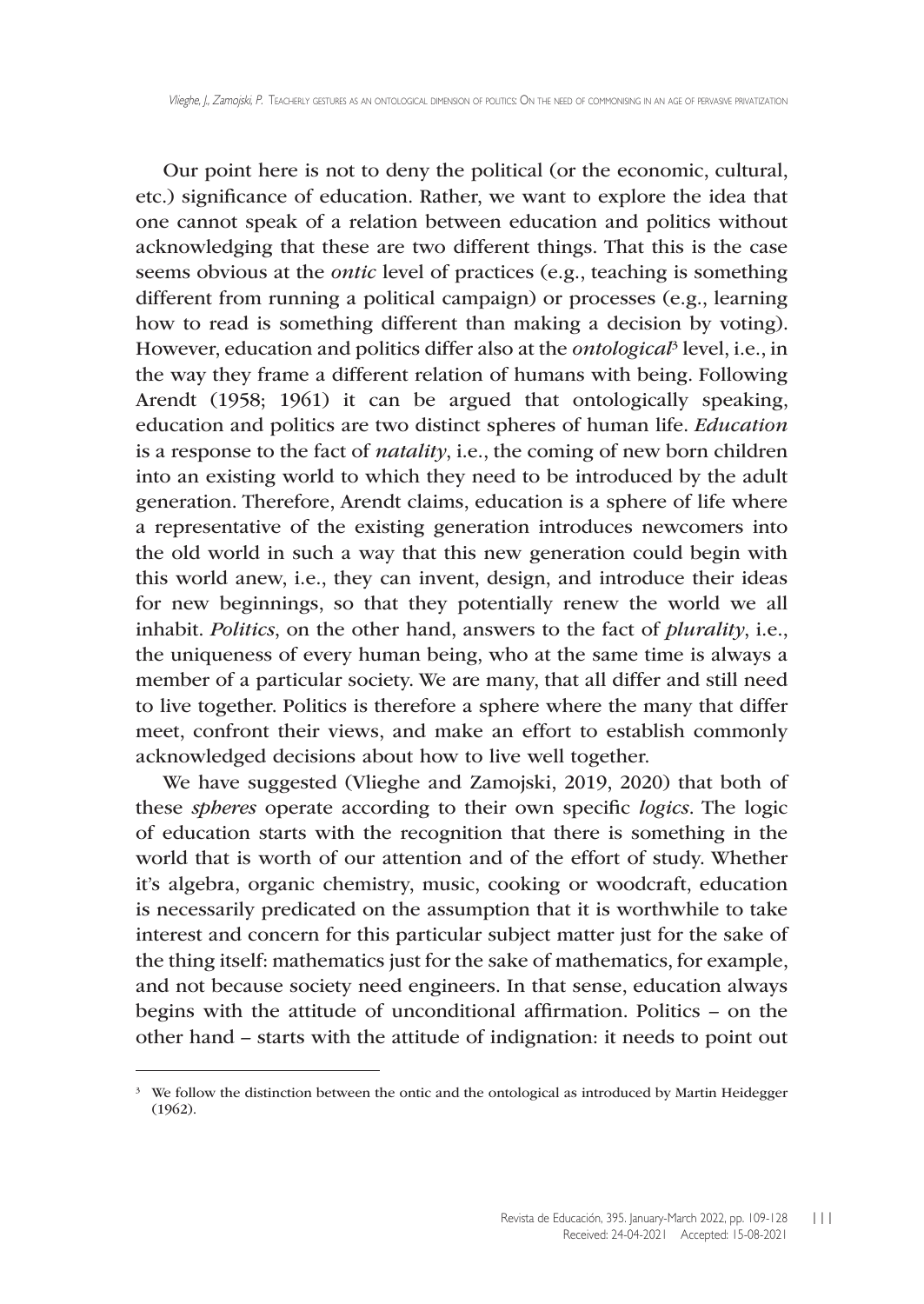the wrongs of the world that demand our (collective) action. The logic of politics begins with the assumption that there is something wrong that needs to be set straight. It basically demands a transformation of the world (and hence, if politics is also about affirmation, this is always conditioned upon this need of transformation). With reference to Max Scheler (1973) we identified the educational logic as one of *love*, and the political logic as one of *hate* (cf. Vlieghe and Zamojski, 2019).

In line with this argument, we believe that it is hugely important to make this distinction, especially today. This is because education and politics get constantly confused. This confusion stems from the fact that although at the *ontic* level many different ideas exist about the desired orientation of educational practices (e.g. that they should focus on equality of opportunities, address the needs of the job market, or create conditions for a strong democracy, or individual wellbeing, or the patriotic devotion, etc.), when looking from an *ontological* perspective it becomes clear that – regardless of the ideological variety in all these cases – education is *fundamentally* positioned as a mere means for particular political (or economic) goals. This *instrumentalization* of education results in appropriation of its logic and makes us forget about its distinct specificity. This is why today – as noted by Biesta  $(2010; 2013)$  – we urgently need to talk again about *the educational in education*, i.e., about what makes education unique, about its essence. Taken from another perspective, this instrumentalization of education dovetails with the phenomenon of the educationalization of societal problems (cf. Smeyers, Depaepe 2008). In such a case, treating education as a means for implementing a particular policy redefines political issues in terms of problems with education (e.g., when unemployment is rendered in terms of inappropriate education of the unemployed, diverting the responsibility of the government for macroeconomic situation of a country to the individual for lacking the appropriate qualifications) (Simons and Masschelein, 2010).

We furthermore argue that this careful separation of these two spheres and their logics is important not only for education, but also for politics. This is because today this tendency to mix one with the other is also related to an increasing privatisation of our life. Next to being obsessed with individual (private) freedom, wealth, comfort and success in life – as promised again and again by the institutions of the consumer society – privatisation also issues from leading our lives increasingly on-line, i.e. confined to our social bubbles. For their inhabitants these silos may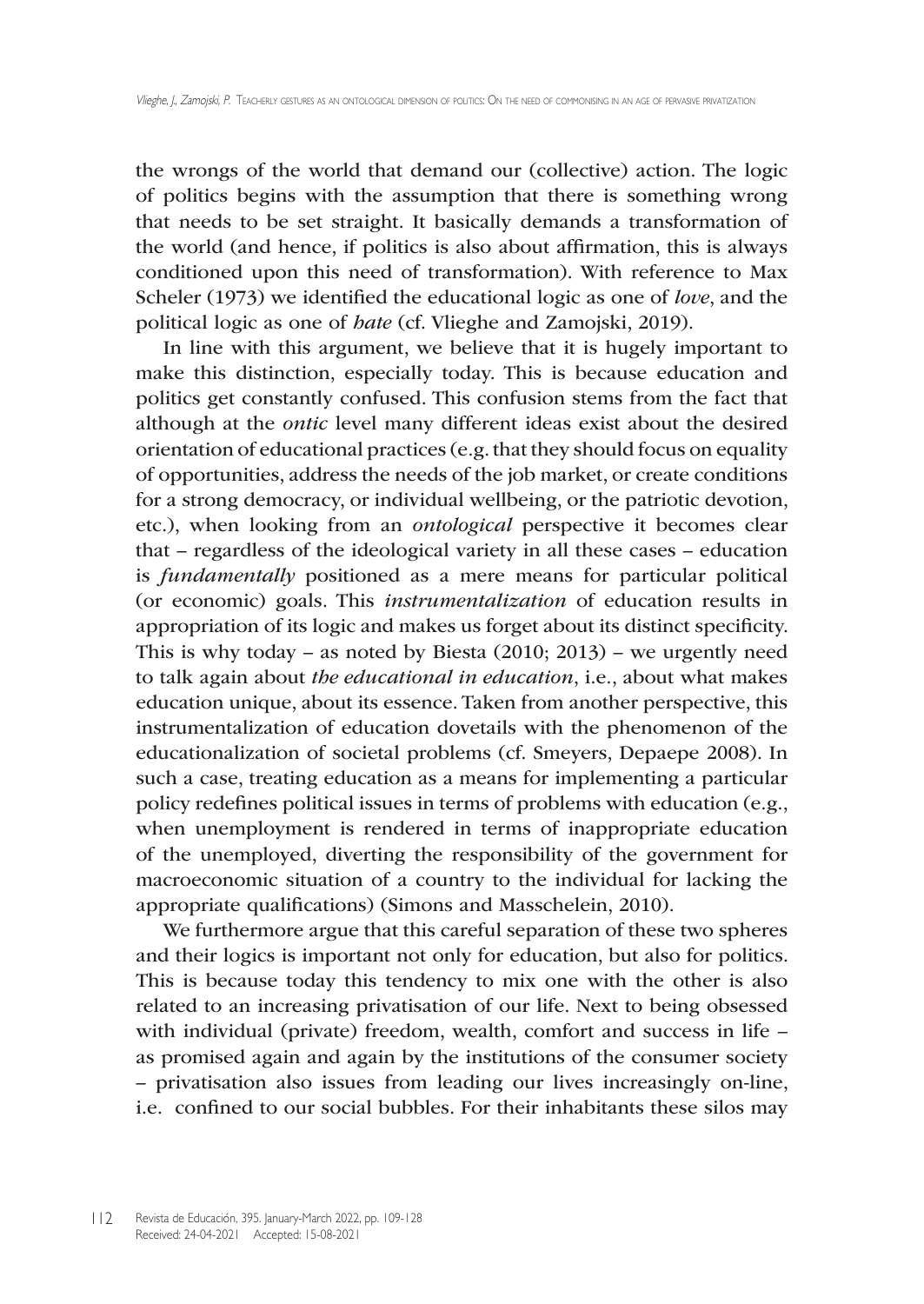give the impression of constituting a public sphere, whereas in reality they are construed via mechanisms that exclude meeting strangers with whom one has to peacefully live together (Zuboff, 2019). There are no 'civic strangers' (cf. Sennett 2002) there to encounter, just our tribe and other tribes, our opinions and their opinions, our standpoints and theirs. There are no things to explore with strangers, there are just positions we find acceptable and the ones we don't. There are no longer truths about the world to be commonly pursued by the public, and likewise no truths one is pursuing at school anymore: there are only the right answers at the high stakes exams that one has to learn in order to secure one's personal educational success which can be consumed on the job market.

Separating rigorously education and politics is a necessary conceptual step to take in order to better understand to what extent these spheres are deformed by a far going privatization. Moreover, it also allows for understanding the ways in which we can respect their autonomy and articulate their essence. Importantly, *this clear separation of education and politics does not imply their isolation*. On the contrary, only when education and politics are acknowledged to be different things one can start to investigate how they relate to each other, and what they have in common.

In our previous work (Vlieghe and Zamojski 2019) we have already discussed the most fundamental ways in which education and politics relate to one another. On the one hand the establishment of the *polis* precedes the existence of education. This is so, because if education essentially concerns introducing the new generation into the common world, then it requires us to recognize this common world. In other words, education cannot emerge when we are living only within the confines of our *oikos.*<sup>4</sup> On the other hand, we argued (ibidem) that educational subjectification precedes political subjectification (but not the other way around): it is only the strong experience of educational potentiality that enables us to see that there is no necessity in the given order of things, and that we are able to transform ourselves and our lives. This second connection refers to an important commonality between education and politics. Both spheres and their logics assume the possibility of transformation. In politics we desire the transformation

<sup>4</sup> Therefore the phenomenon of pervasive privatisation is a threat to both spheres: politics and education.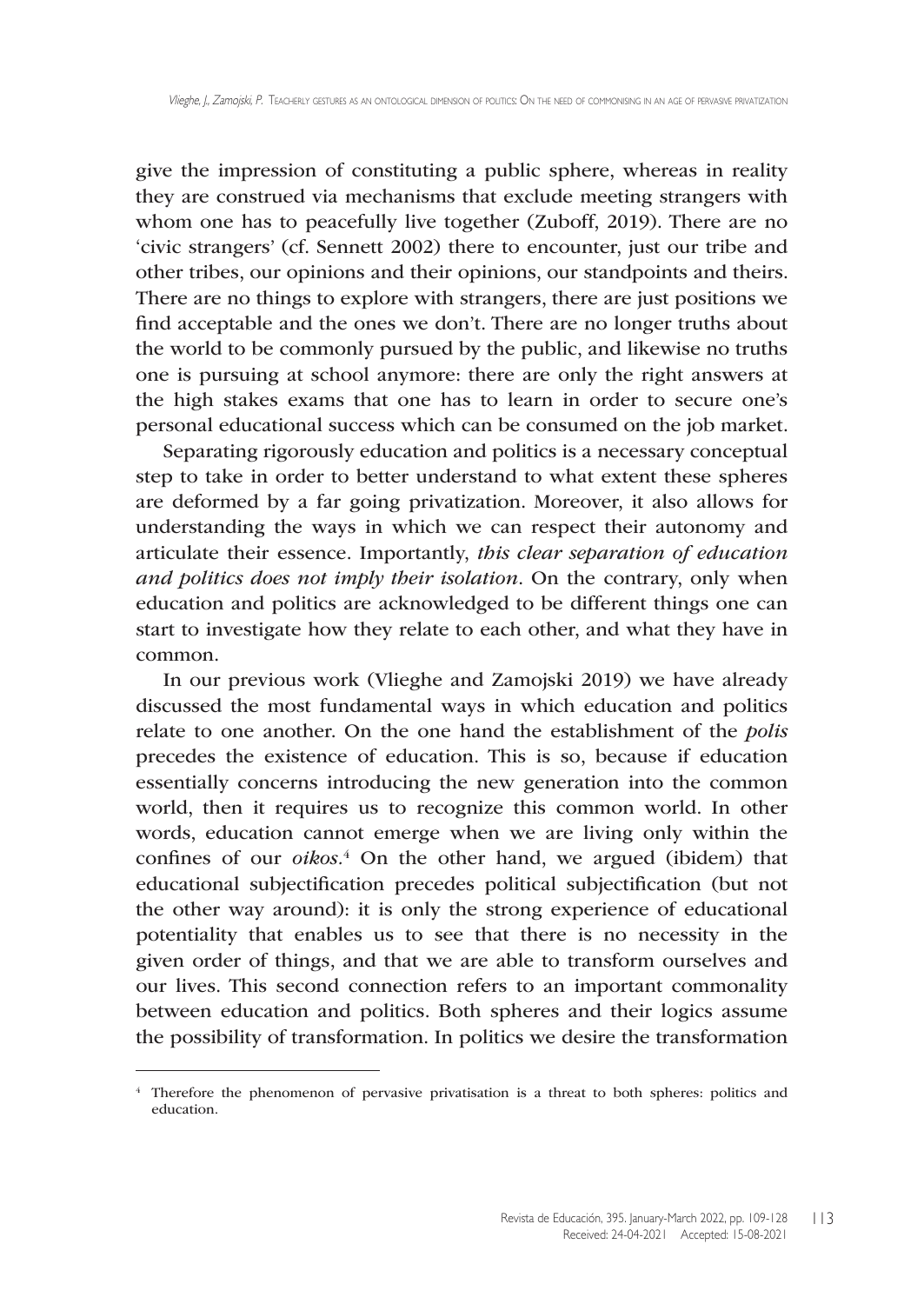of a given status quo, whereas in education we are aiming at a very specific kind of transformation, based on the idea that an encounter with a particular thing may enable us to see the world with new eyes.

In this paper we want to suggest that education and politics have one more important thing in common which relates them in a way we did not explore so far. As we will try to show, *both education and politics involve practices of commonising through performing teacherly gestures*. Connecting this to the question we started this paper with, these gestures could be called 'public' in a more profound sense than that traditional and critical-pedagogical approaches refer to, because it is through these gestures that a teacher gathers people around some part of the world, so as to make this some-*thing* into a matter of common interest. To express this idea, we will use a somehow unusual terminology and claim that a teacher makes things public through the specific gesture of *commonising*. In what follows we will argue that this commonising gesture is an indispensable *educational* aspect that is constitutive of politics. Therefore, we also hold that not every gesture performed 'in public' is a *public* gesture, as the latter involves – exactly – gathering of people around something that is shown to be truly *common* (and this applies both to the sphere of education and the sphere of politics). This is, one can perform a great variety of gestures in front of a public, viz.; exhibitionist gestures ("look at me!"), police gestures ("move away!", "step back!"), or totemic gestures ("this is ours"). However, unless these don't involve commonising, they are not public gestures in a strict sense.

## **Commonising in the educational and in the political sphere**

Let us first consider the commonising gesture that is constitutive of the logic of education. This is not easy, because more often than not in educational theory, the very need for a teacher is justified in terms of a particular anti-communal assumption behind the educational process. *Either*, the interaction between teacher and student is split up into a hierarchical interplay between the authority the teacher has thanks to her superior insight and the lack thereof in those entrusted to her care. *Or*, as it is the case in today more popular student-centered approaches, the teacher is made into an instrument for supporting individual students' needs and facilitating the development of their talents. *In both*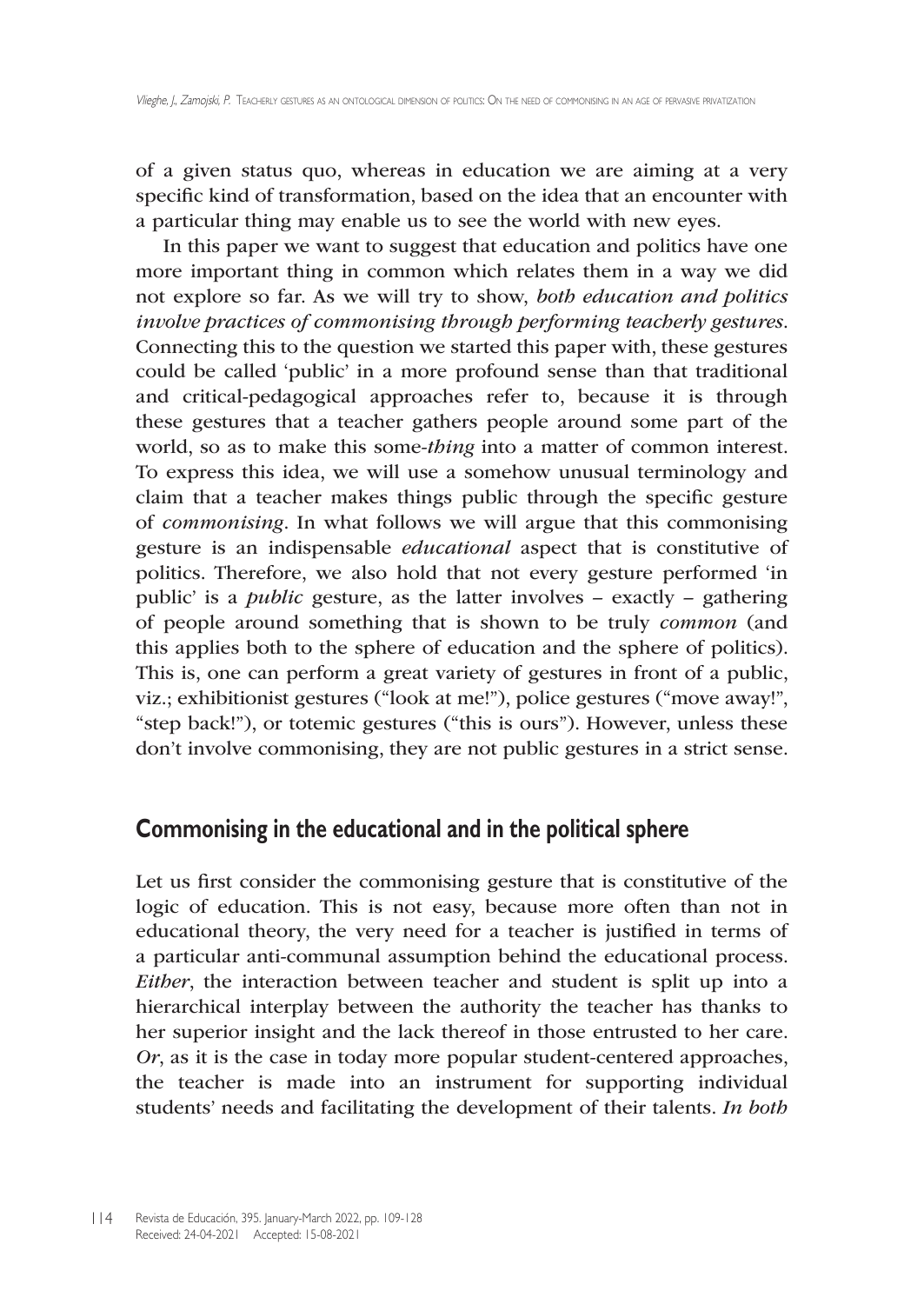*cases* of theorizing the teacher-student relation, there is an undesirable introduction of a *divide*. We would like to argue that we can only overcome this by drawing again attention to the third, often forgotten but probably most profound element characterizing the educational event, i.e., the dimension that transcends the sterile discussion between teacher- and student-centerdness and that turns all those involved into 'commoners': *the thing of study*.

It is because a teacher, out of her love for a particular aspect of the world (a subject matter), brings something to the attention of all present in a classroom and shows that it is important, that something first becomes a matter of interest. This only succeeds, most importantly, when the teacher doesn't place herself in a position of authority, but when *both* teacher and students relate to the matter at hand *as studiers*. True teaching presupposes that the thing *itself* gets authority. The teacher's love for the subject matter is then only a conduit for generating a shared interest, attention and care, and for commencing on a journey of thinking, investigating, imagining, experimenting and sustaining attachments *with* the matter at hand, i.e. *studying it*. Something is 'put on the table' (Masschelein and Simons 2013) and becomes the object of communal efforts of examination, but also of wanting to be in the presence of the thing, to care for it and to be changed by it (at an ontic level this might translate into affects such as passion, devotion, the desire to know everything about it, to keep investigating it up to the point of forgetting about all other life duties, but also to fierce discussion about it when it is difficult to come to a shared understanding of the thing in question).

The thing of study makes all involved *equal* (teacher and student, but also students among themselves, in spite of the many differences that divide them), because in relation to it even the most knowledgeable is still to some extent ignorant and will have to publicly test her assertions against the thing itself. Studying comes with a moment of de-identification and hence it could be called profoundly commonis*ing* (underlining the strong sense of this word being a verb: we don't first have to share an identity which makes the event of study possible; instead it is the act of studying itself which renders us common). Surely, the teacher starts from a different situation (she knows more, or is less ignorant, and she has an interest students probably don't have at the start). However, in genuine teaching she doesn't take advantage of all this to position herself as someone superior. On the contrary, she just invites others to share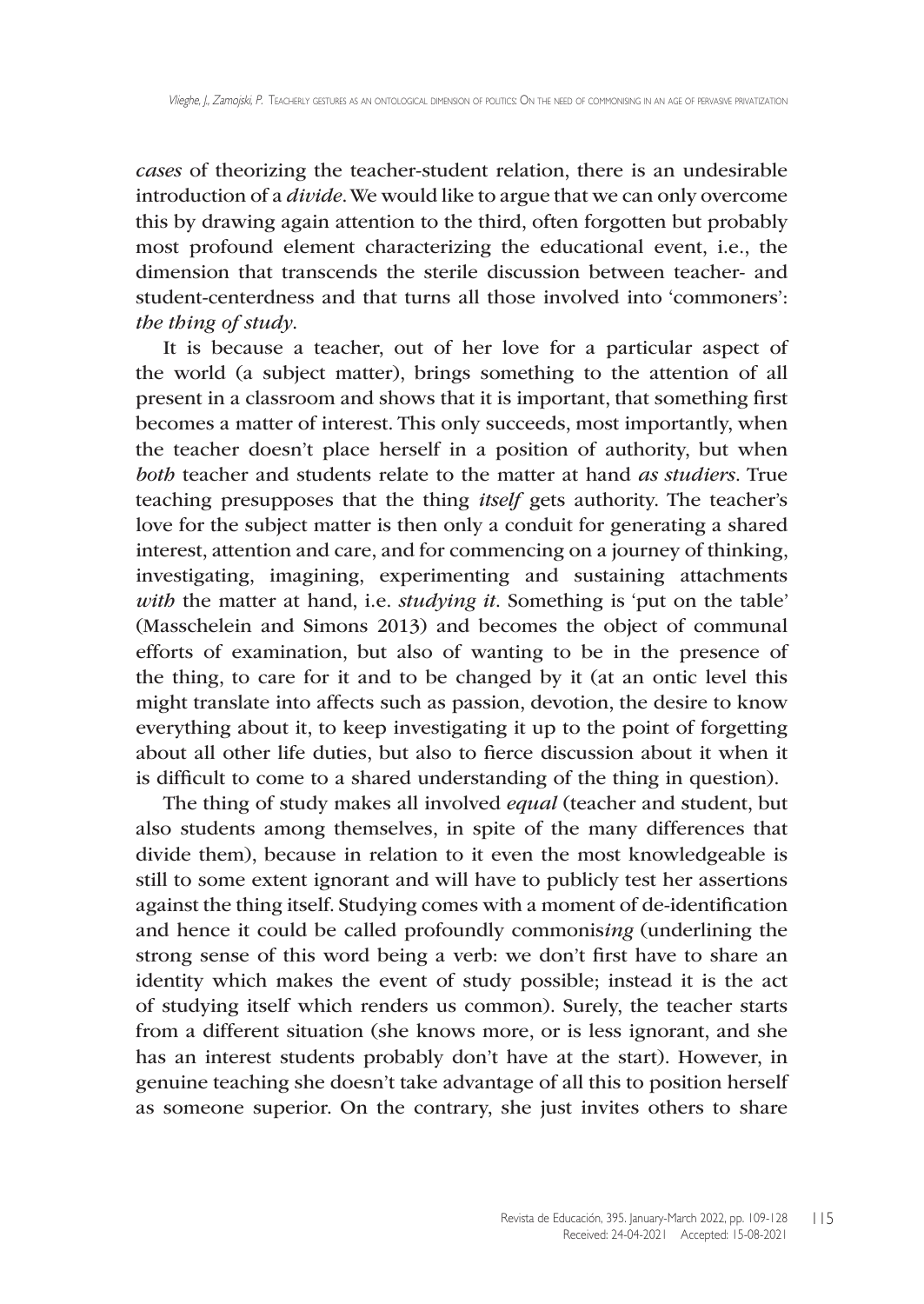her love for a particular thing and to study it together. This, then, means that both teacher and students (as studiers) subject themselves to what the thing demands from them. It goes without saying that teaching in this sense is an act of generosity (and hence of vulnerability and risk [Cf. Biesta 2013]), meaning that students can easily display no interest, attention, care and love whatsoever. Teaching-as-commonising can end up awfully disappointing too.

After ontologically identifying the commonising gesture in education we like to put forward the hypothesis *that a similar moment is constitutive of the logic of politics*. At least this is the case when politics is understood in a particular way. More specifically, we take sides with Arendt (1958) who takes politics in what we call a strong sense<sup>5</sup>. Politics is the sphere where we no longer appear as individuals (or groups of individuals) solely concerned about our private interests but expose ourselves to others in the risky undertaking of a discussion about the good life in common, also by literally leaving our *oikoi* (households) and going to the *agora*: the public sphere. Only there something truly new can begin as the confrontation with different perspectives might change what we think about the world and make us leave behind opinions we previously held dear. Importantly, the agency that arises here is not the sum of agencies (or the arithmetic mean of interests) that previously existed in individuals. No one can predict the outcome of the political discussion. That is exactly why we need to gather and speak with one another, so as to render capable the people of political 'action'.

Now, Arendt also famously said that such a gathering can only be successful on the condition that something is 'put on the table' (which is not so different from our description above, and in the work of Masschelein and Simons (2013) this expression is actually used to capture the essence of school education, although Arendt never used this expression herself in her reflections on education). The table in-between the participants to the political discussion both divides and unites (and when the table would disappear this would lead to a very unpleasant and awkward situation). However, in her own account of politics, Arendt has neglected to develop this metaphor in a strong materialist sense, i.e., in terms of thing-centerdness, as she has mainly emphasized the agonistic

<sup>5</sup> For the difference between *the strong* and *the wrong* sense of politics in Arendt, see Vlieghe and Zamojski (2019, pp. 157-158).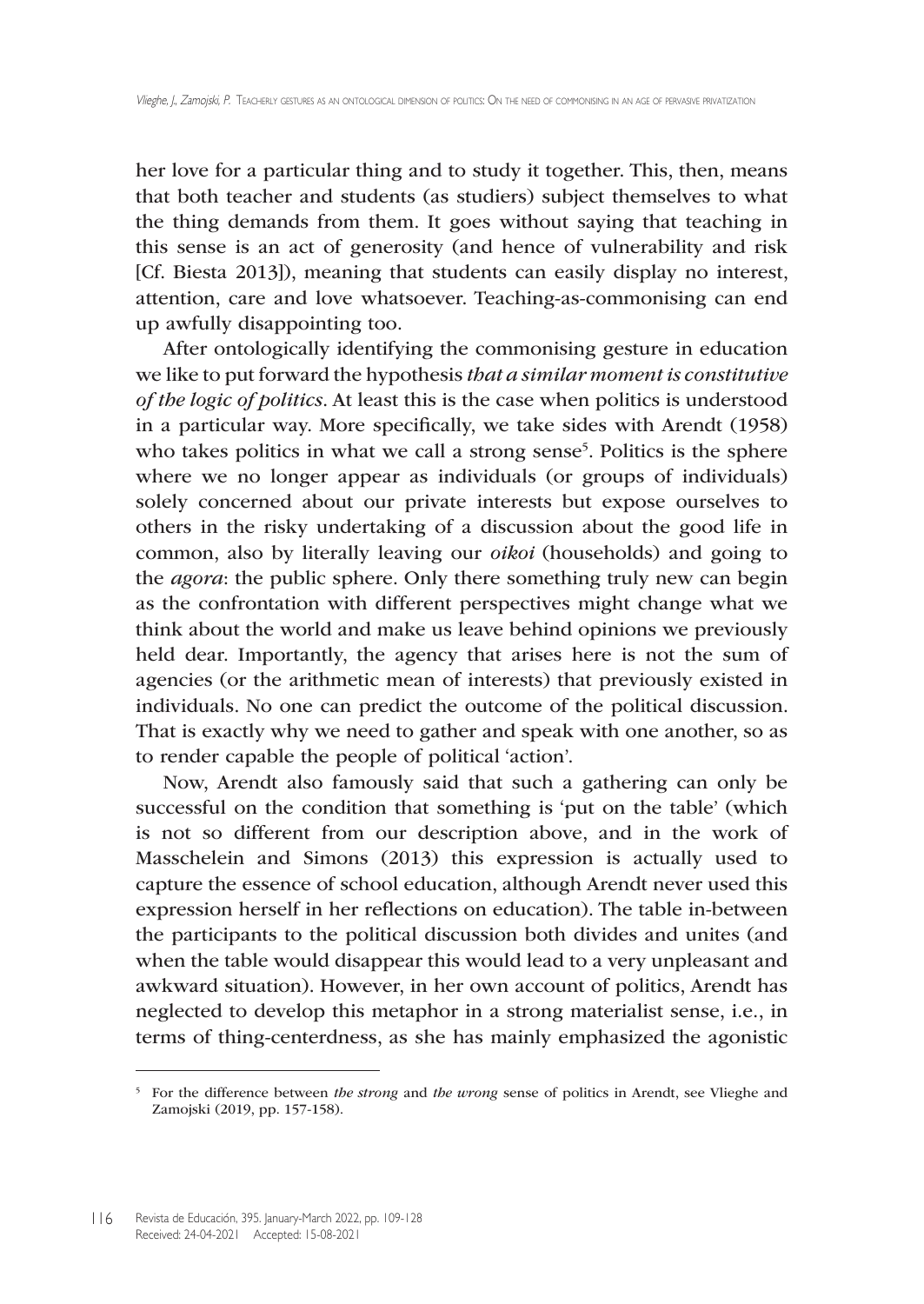nature of the public sphere (Benhabib, 1992). Hence, she has missed out, we claim, on identifying the commonising moment of making something into a shared matter of study amongst equals as a constitutive dimension of politics, i.e., the very dimension that renders politics close to what education is all about. To do this, we have to delve once more into practices of deliberation in the Ancient Athenian polis.

#### **The studious public: political deliberation and teacherly gestures**

In this section we want to draw attention to a further development of Athenian democracy that was not discussed by Arendt, but that makes an important difference. At a given moment it became obvious that it was no longer possible for the Assembly (*ekklesia*) to meet at the Agora, as the marketplace appeared to be a too crowded, too buzzy, and too loud place, where all just tried to pursue their own business - a place dominated by the individual economic interests of Athenians and of others involved in the trade. The bustle and shouting over there made it too difficult to focus on anything else but market affairs, and especially on the city itself, the *polis*. Hence, not long after the popular revolution, probably around the early 5<sup>th</sup> Century BCE, the Ancient Athenian citizens decided to move the gathering up to the hill of Pnyx (Thomson, 1982, pp. 136-137; Cf. Hansen, 2021; Ober, 2017; Canevaro, 2018). This location didn't only offer the required quietness and peace, but more importantly from up there one could literally see the 'thing' they gathered around: the city. It is interesting to note that, so as to enable the people to go beyond the sphere of the *oikos* (the home, the workshop) and to discuss matters that are different from private affairs, people went up to this hill and see with their own eyes and at a glance the *polis* as the backdrop for all their separate dwellings in and between *oikoi*<sup>6</sup> . We argue that the true political discussion (i.e., true public deliberation) exactly needs such a thing-centered arrangement, i.e. it could not happen anywhere.

 $6\sigma$  Going up the hill and looking from above seems not only different than flying over or walking through (Cf. Masschelein, 2010), but somehow goes beyond this opposition. It does not involve mapping or exposing oneself to what the road commands (ibidem, cf. Masschelein, 2019), but it enables one to leave the *oikoi* and climb to another place where it is possible to notice what goes beyond one's home and workshop.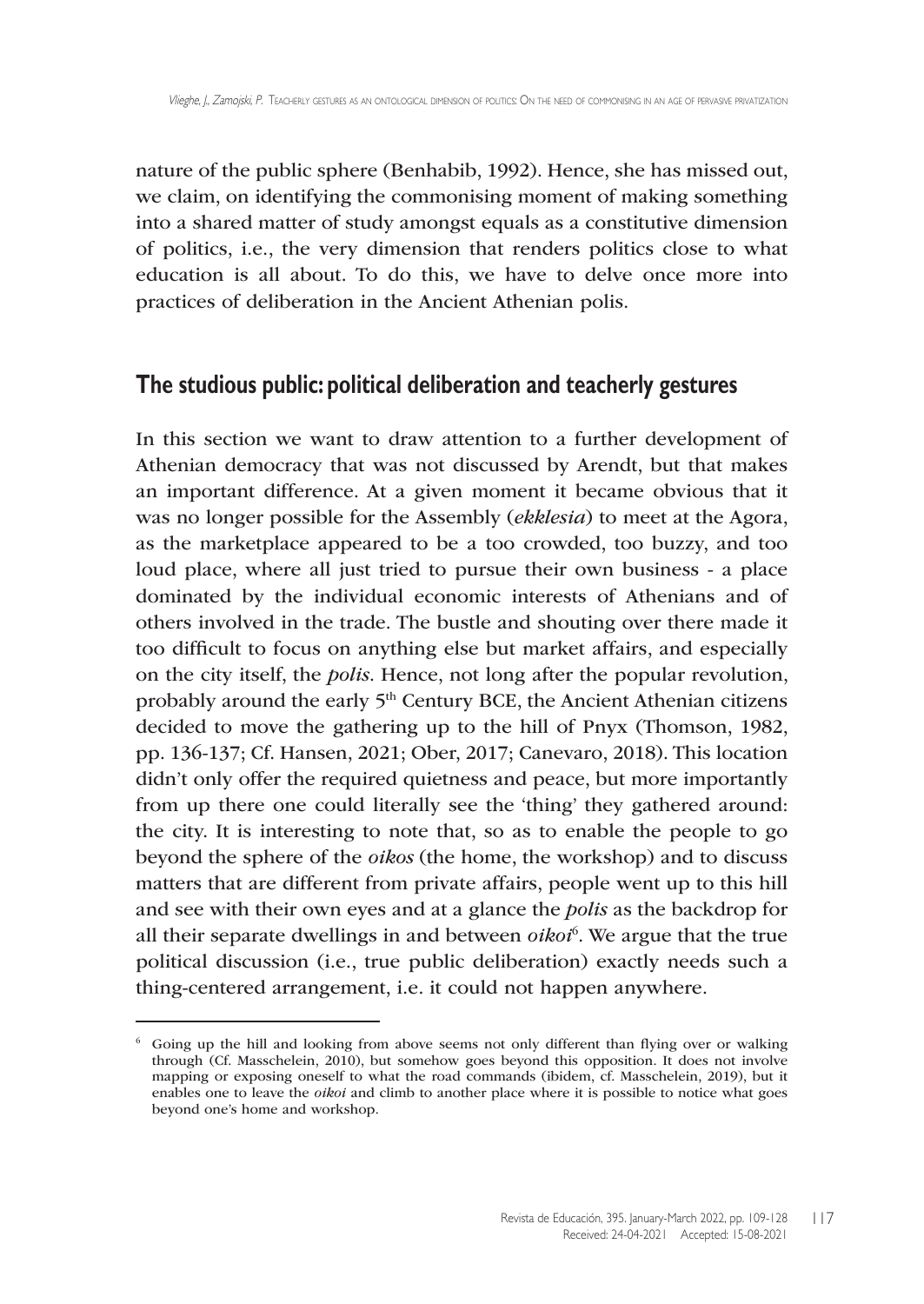When looking downhill, the city appears as a matter of common concern, or – to be more precise – what comes into view is the site from where the matters that concern all *oikoi* emerge. What the gathered can see at a glance is the common, the *polis*. It is exactly here that the *public* sphere is enacted, viz. *vis-à-vis* this common thing. If there would be no city, but instead only a multiplicity of *oikoi*, then there would be no need to gather and discuss anything together. There would be no need for a public sphere. Nevertheless, it is easy to imagine that in the absence of such a sphere trade would still go on, and in that sense the *agora* would still operate in its usual way. However, for a public sphere (i.e., for politics) to emerge, there has to be more than private interests, private opinions, private preferences and private worries, problems and challenges. Something needs to exist that exceeds individually experienced matters and that is of concern to each individual: something more than each *oikos* can handle alone, but also something that requires more than aggregating private opinions. This is: something that calls for a well informed decision taken by the many concerned and gathered around the thing in question.

At the *ontic* level, there is always a concrete political issue – for instance: a decision about a war, about the rules of law – to gather around. Seen from the ontic perspective this issue functions merely like an 'object' (see Heidegger, 2001), i.e., something that can be useful (or not) in view of one's interests. However, for politics in a strong sense to take place this object needs to become a 'thing'. This regards fundamentally an *ontological* operation, which comes close to what we explored in our previous work on teaching (Vlieghe and Zamojski, 2019). There we claim that what a teacher essentially does is showing that a subject matter is interesting and worthy of care and attention, thanks to displaying her love for it. Only then one can start studying it together, i.e., engaging with it attentively and carefully, and for its own sake. Analogously, in the case of public deliberation, people have to overcome their private position as individuals with a particular interest. They need to come and see that in each concrete issue that is being discussed some-*thing* is at stake that exceeds one's private perspective: the issue they debate is not just a law (that might be beneficial for them or not) or a war (that they like or find horrific), but it is also *an issue of how to live well together in the city*. Ontologically speaking, a truly political discussion always involves this further orientation to a larger concern.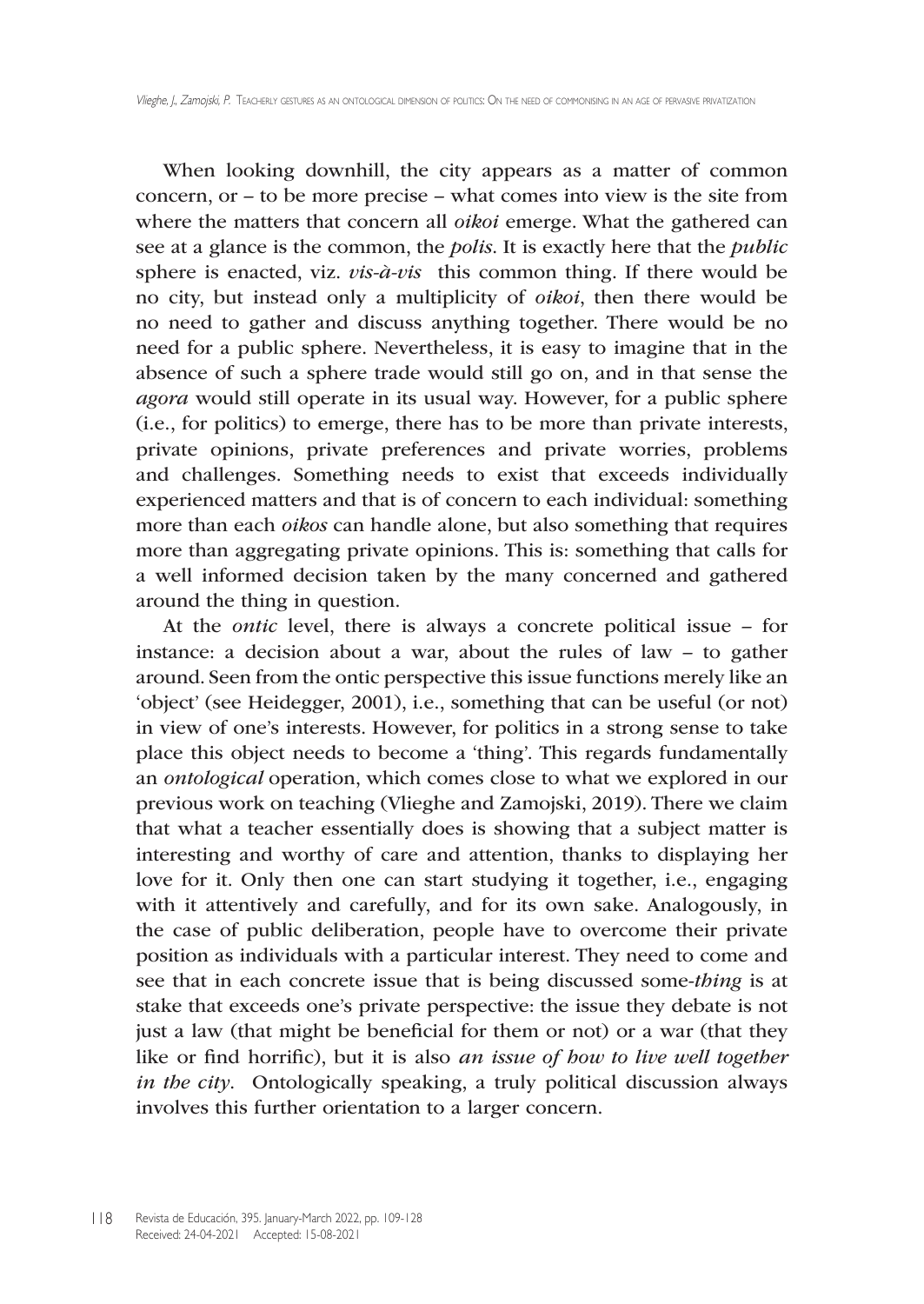Furthermore, the issue discussed at the Pnyx is not only 'bigger' in terms of transcending the particular and insular interests of one's own *oikos*, but also in terms of complexity. If the matter being discussed in public is as complex as the city itself, no private person is able to encompass its intricacy, and hence, this is another reason for gathering and thinking together. Very concretely, someone must *put something on the table* by sketching a preliminary account of the issue. This understanding is then deepened by others, when they introduce their accounts to the debate. The outcome of such an exercise is unforeseeable and may come as a surprise. As such, everyone will end up seeing more, or at least, they will be able to go beyond their own point of departure and experience the complexity of the discussed thing. In the course of such a debate there might occur long digressions and also distraction might happen, and hence there will be the need to refocus on the issue in question, i.e., to come back to the matter that is not yet grasped in all of its intricacy. Consecutive speakers turn the attention of the gathered people to various layers and dimensions of the problem, while displaying the ways in which it matters from them differently. Inevitably – even in the case of Athenian direct democracy – not all citizens could be present during the Assembly<sup>7</sup>. However, these practical limits should not be regarded as an argument against direct, deliberative democracy (and in favour of a representative model). Rather they involve the requirement that the views of those who are currently not present, and cannot speak for themselves, should be brought in and recollected in order to take them into account when making a decision. Moreover, it might appear that even after long and careful consideration of the issue, some insights might still be superficial or even contradictory, and hence even deeper elaboration might be mandatory.

This description of what happens during the meeting at the Pnyx is meant to highlight two important points. First, it shows that one has to relate to the issue at hand as a thing around which people gather when

<sup>7</sup> As noted by Thompson (1982) Pnyx (depending on the arrangement of the space on the hill in various periods of its history) could accommodate 5.000 to 10.000 citizens (with 6.000 being the quorum in certain matters) out of 30.000 to 50.000 citizens overall. Ober (2017, p. 19) comments on this in the following way: "Athen's democracy was a direct form of government by citizens. The assembled citizens voted directly on policy; they did not elect representatives to make policy for them. (…) The Athenian demos (as the whole of the citizen body) was imagined as present in the persons of those citizens who chose to attend a given assembly. So the demos was conceptually represented, *pars pro toto*, by a fragment of the citizenry".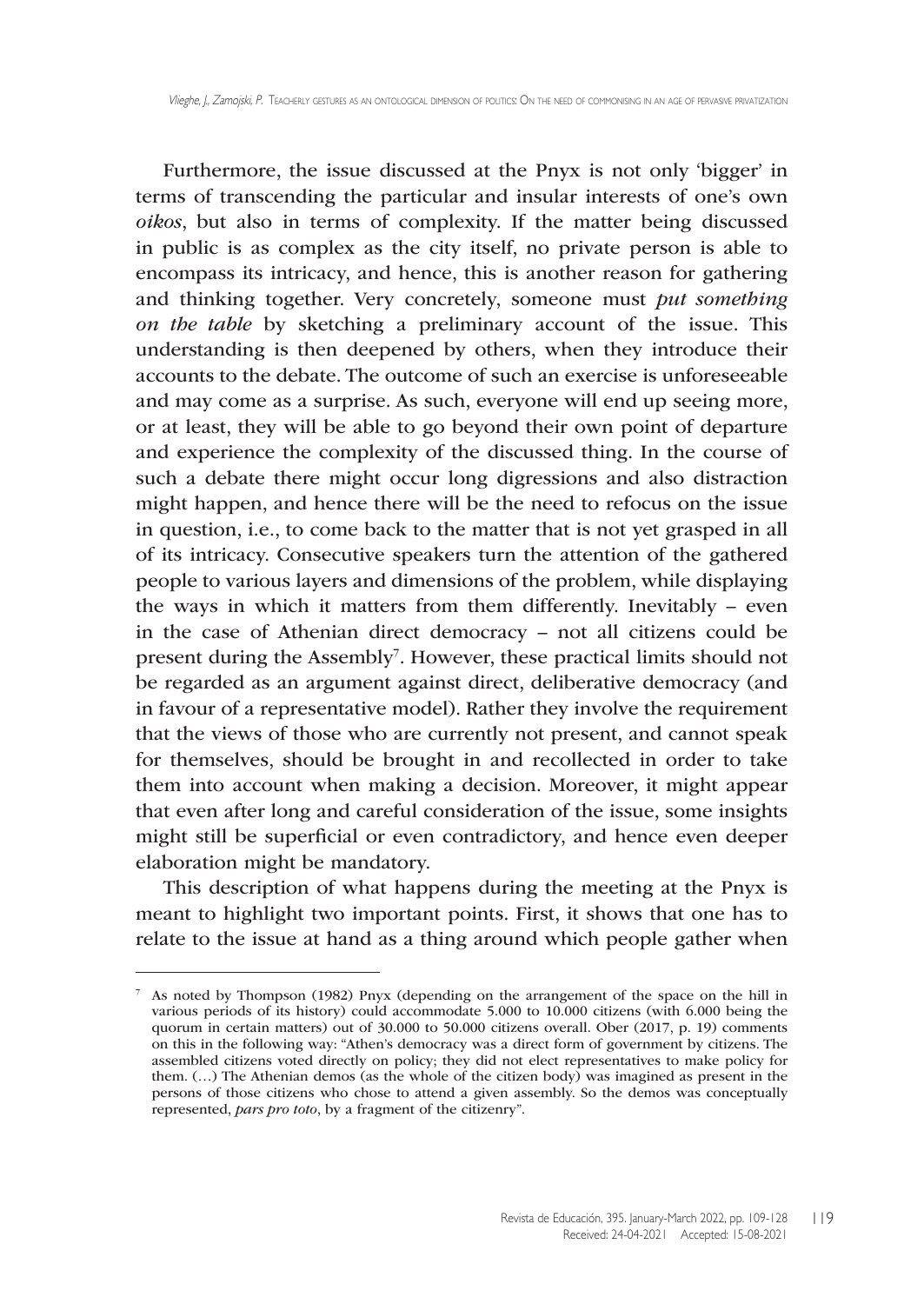forming a *studious* public. Again, the issue under discussion becomes a 'city' issue as it is no longer approached as an object that affects their own *oikos*, i.e., as an *object* they should *learn* about. Instead, what is at stake goes beyond all *oikoi* and always involves the very question of how to live well together. Hence, it could be called a *thing* of *study*. Going up the hill is not so much a question of elevating citizens present during the Assembly against all others, rather it is an exercise in humility. To look from there at the city comes down to seeing how complex it is, and to recognise that what they have in the front of their eyes is a reality much different from each of the *oikoi.* It becomes clear to what extent one is *ignorant* about the matter to be discussed if one would have remained within the confines of one's own household and if one would have solely pursued one's own interests. In that sense, the participants that gather on the hill are literally being *taught*, and possibly they also need to teach each other, i.e., when one is unaware how the matter under discussion plays out in the part of the city where others live. They help each other in getting to understand the nature of the matter they discuss, so as to start appreciating its complexity and to come and see its various sides and dimensions. Leaving this out, they would risk making a decision harmful to the city. The outcome of this exercise is always unforeseeable and may come as a surprise.

And so, a second and most important conclusion to draw, is that for all this to happen, *the commonising gesture of a teacher is essential*. Consider that the kind of gathering we just analyzed can be turned easily again into a mere market occupation, i.e., when the studious thing in common is substituted with mere competition between private opinions, interests and preferences. One can easily install a marketplace on a hill, instead of an Assembly. Arguably, this happens when one emphasises the role of conflict in how the gathering plays out. Then the common disappears from sight, the gathering is turned into just a decision making process, and the focus is on the different private orientations in view of reaching an agreement. In order to prevent this from happening, and more exactly to preserve the possibility of collective study of a matter of common concern, teacherly gestures are required. To be clear, such gestures are not necessarily performed by a particular person having the official position of a teacher. What is needed, rather, is what we have called elsewhere, the *figure* of the teacher, *ontologically* understood (cf. Vlieghe and Zamojski, 2019): a figure who gathers people, points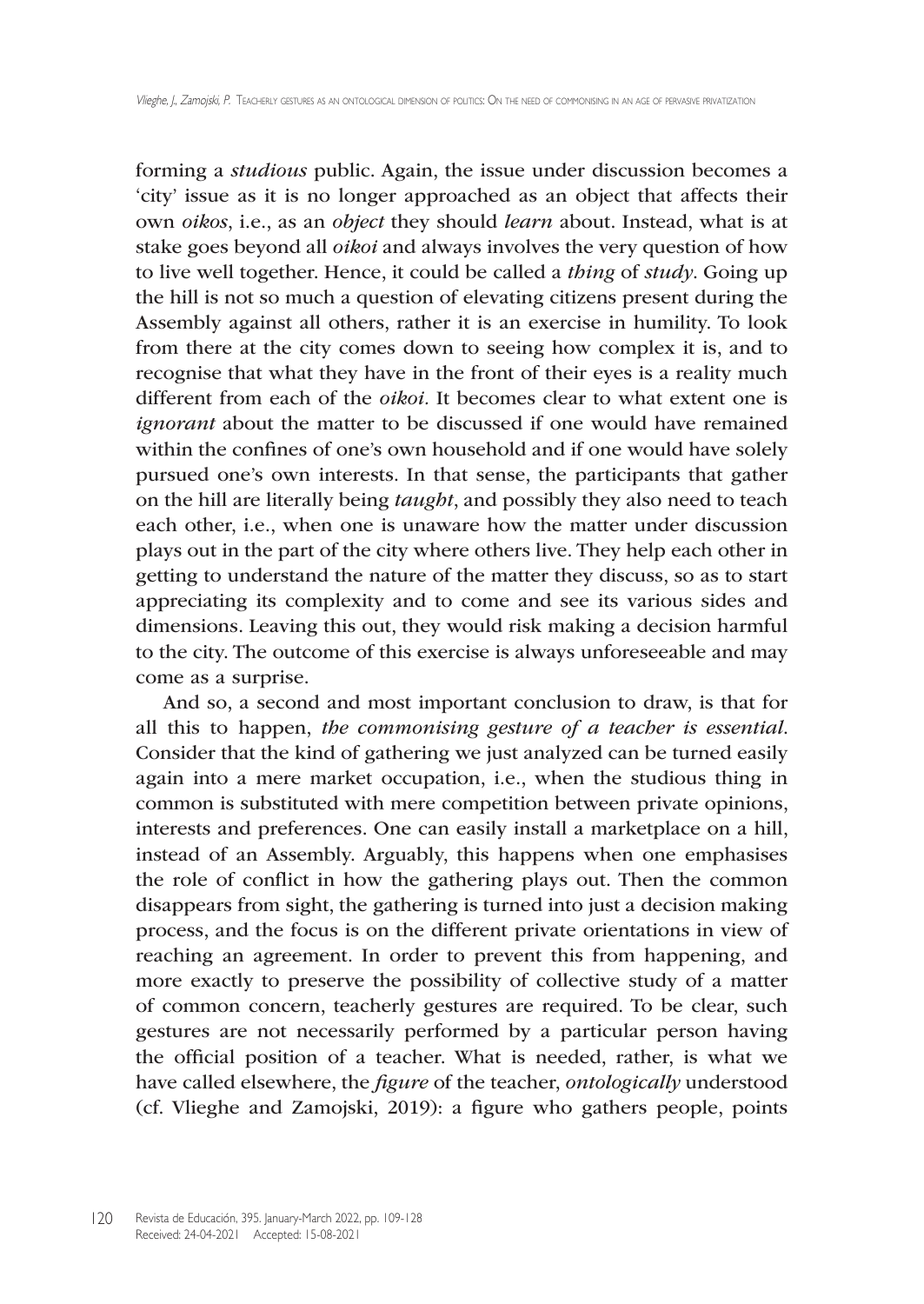at something and makes the gathered attentive, so that the issue under consideration can become a thing that appears as a common concern, as well as a thing that demands careful study. Sometimes it is a particular speaker who puts this thing on the table, but likewise it can be a group of people who while presenting the matter from their own perspectives, put on display their care and engagement for it. Or, a teacherly gesture might take place when someone brings to recollection to the assembly what has been said so far.

## **The absence of teacherly gestures in political theory**

The conclusions we draw from the example of the studious gathering at the Pnyx is also important because it addresses a problem we see in most contemporary political theory, where this teacherly dimension of politics remains remarkably absent from consideration. To show this, let's start with those views on the public sphere that conceive of it in terms of conflict and struggle. In this case political subjects are seen as originally and essentially antagonistic (Mouffe, 2013; Laclau, 2005). This is because societies are always structured in such a way that opposing interests are inevitable (Laclau and Mouffe, 1985). Hence, political subjects don't gather on the hill, but precisely meet on the market, as each and every participant to the discussion starts from a very clear picture of what their interest is, and based on this, which decision they want to arrive at. They know beforehand what is at stake and what will be their gain or loss. They are not ignorant. And so, politics appears to be all about sustaining the conflict in a way that could result in a strategic reshuffling of alliances on the political stage, and aggregating the votes to the advantage of a particular side of this conflict. Hence, there is no place for collective study of a thing of common concern. Instead, the public is the scene for inventing new rhetorical strategies that could be successful in extending *the chain of equivalence* of various political *demands of heterogenic groups* recognising their common political *enemy* and, hence, forming a new collective political subject (Laclau, 2005).

The alternative dominant approach in political theory today consists of defining the public as dependent on primal consent, meaning that the public emerges as an effect of excluding differences and finding an *overlapping consensus* within *reasonable comprehensive doctrines*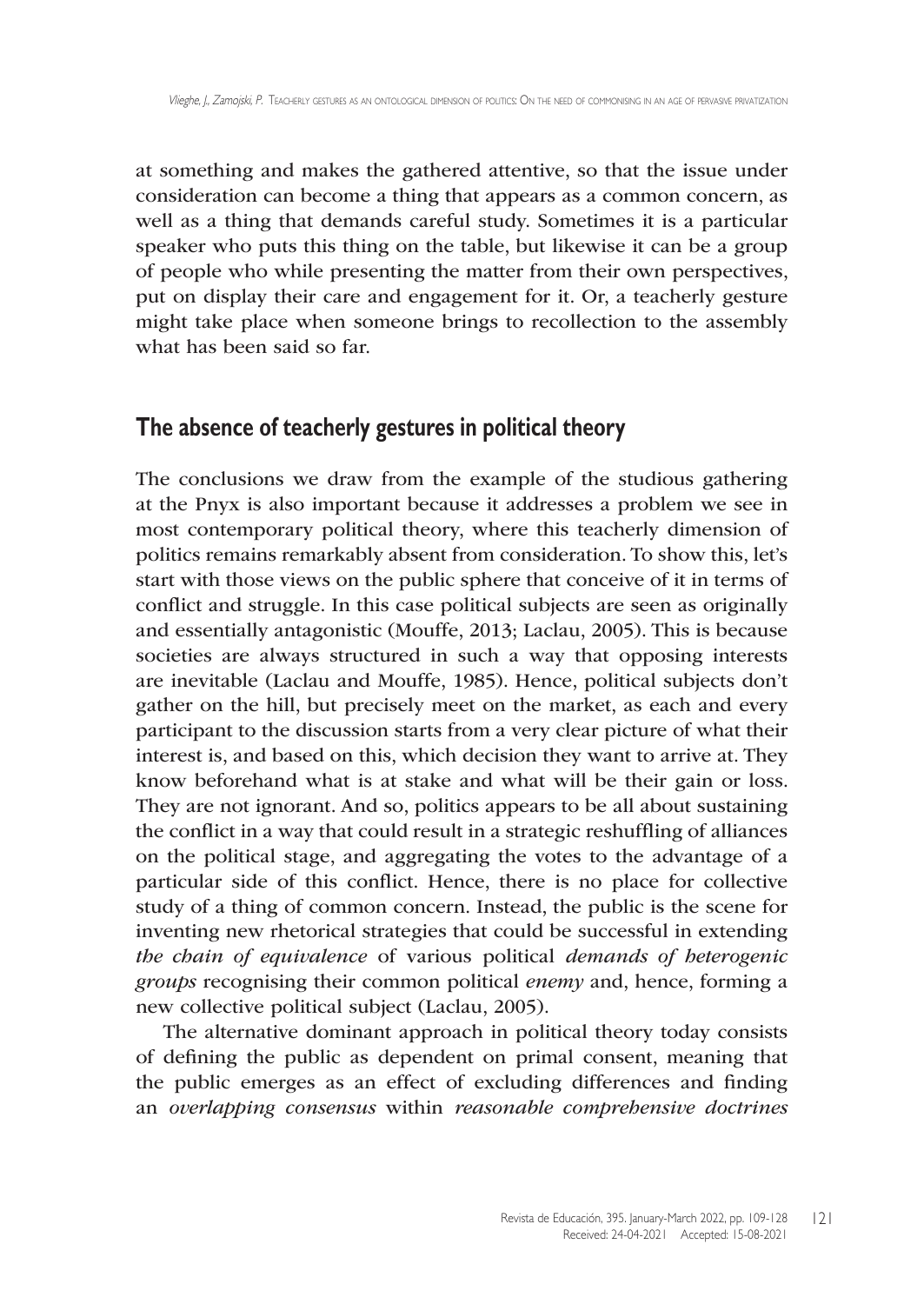(Rawls 1993), i.e., views we all agree on, regardless of the differences in the ways in which we depict and understand all aspects of the world. This consensus functions as a point of reference for all possible debates regarding all possible issues, thanks to which we can always calculate (i.e., deduce) what should be the best decision on a particular matter, assuming that we agree on a fundamental understanding of justice (Rawls 1999). Within such a frame, there is no place for collectively studying something that gathers us, because the public debate solely consists of logical calculation that leads from the agreed consensus on the principles of justice to the decision about the matter at hand. When Rawls introduces the notion of the *veil of ignorance,* his aim is not to bring about cognitive humility regarding the matter of common concern. Instead, it is an attempt at forgetting about oneself, erasing one's own habitus and purifying one's reason, in order to be able to deduce the principles of justice from a position of no position (Rawls, 1993, pp. 22- 28).

To conclude, *in both cases* (the agonistic and the consensual model) reflection and imaginativeness are involved, but studious practices and teacherly gestures are not considered as vital to the public sphere. This stands in contrast to another, viz. the deliberative model in political theory, which not only acknowledges, but exactly hinges upon learning processes that happen within public deliberation (Habermas, 1990; Benhabib, 1996). In this case, those who are gathered to discuss are not concerned with aggregating allies against a repressive regime, nor do they deduce their decision based on an overlapping consensus. Instead they learn from each other's views on the discussed matter. Nevertheless, even in this case, what Habermas (1996) calls *the democratic opinionand will-formation* is not about collective practices of studying the common thing, but – indeed – about learning from each other. It seems thus that political subjects are more focused here on other interlocutors and their insights than on the matter that gathers them.

However, the critique we raise here doesn't imply that we want to give up on the deliberative model of democracy. In order to grasp the commonising dimension of the public debate, this model still seems to us as an appropriate point of reference, but we also think that it should be complemented by taking into account that democratic politics needs teacherly gestures.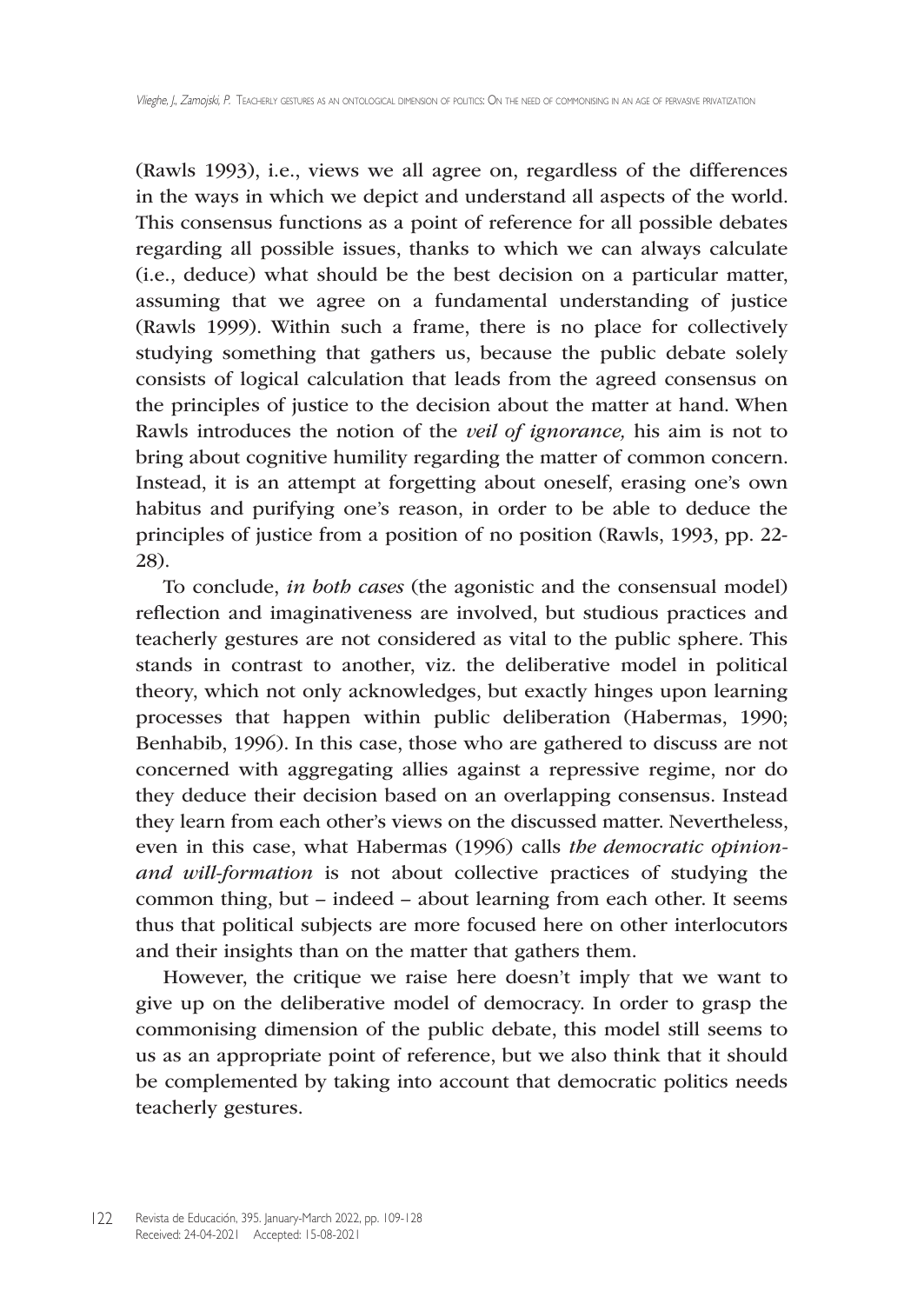To be clear, this is *not* to suggest that education functions as a means for obtaining political goals or that it should be subordinated to a political logic. Rather, we argue that there is a vital place for educational practices in the democratic political process, where these practices still function with respect to their own logic. Our claim is, to be clear, that acknowledging the commonising dimension of the public debate implies that politics requires subjects performing teacherly gestures. This is not to say, again, that teaching should be conceived of as a means to cure our political impotence (and that we should put the responsibility for making things right in the world on the shoulders of today's teachers and their pupils). Nor does it mean that we are advocating for a democracy ruled by teachers (yet another incarnation of Plato's idea of the philosopher king). Once more, we make a claim at an *ontological* level. In order for politics, taken in a strong deliberative and transformative sense, to happen, 'someone' must put some-*thing* on the table and gather people around it. Something becomes public and diverse people become one studious public. Only then it can become clear that there is an issue of importance and common concern that transcends private interests and personal positions. This demands particular scholastic arrangements (e.g., climbing up the hill), which ensure equality among the participants to the discussion (in view of their shared ignorance vis-à-vis the issue of concern) and which allow for sustaining the conditions for sharing knowledge (i.e., making knowledge public) and for exploring together the matter at hand<sup>8</sup>. So, to sum up, for politics in a strong sense to happen a public must perform collective study practices and hence commonising gestures by a teacher are necessary. But again, as our understanding of 'the teacher' is an ontological one, we do not necessarily refer to a single person, as it may concern different people.

It is essential to note that the focus and the meaning of these gestures are different in the classroom as compared to what happens during the assembly (i.e. in the sphere of education and in the sphere of politics).The teacher in her classroom displays her teacherly gestures as expressions of the love for the world, pure affirmation of the subject matter, inviting the students present in the classroom to make the effort of studying this matter together with her. In the assembly, on the contrary, the display of teacherly gestures transforms a particular issue into a matter of common

<sup>8</sup> For a more elaborated account of teacherly gestures see: Vlieghe and Zamojski (2019).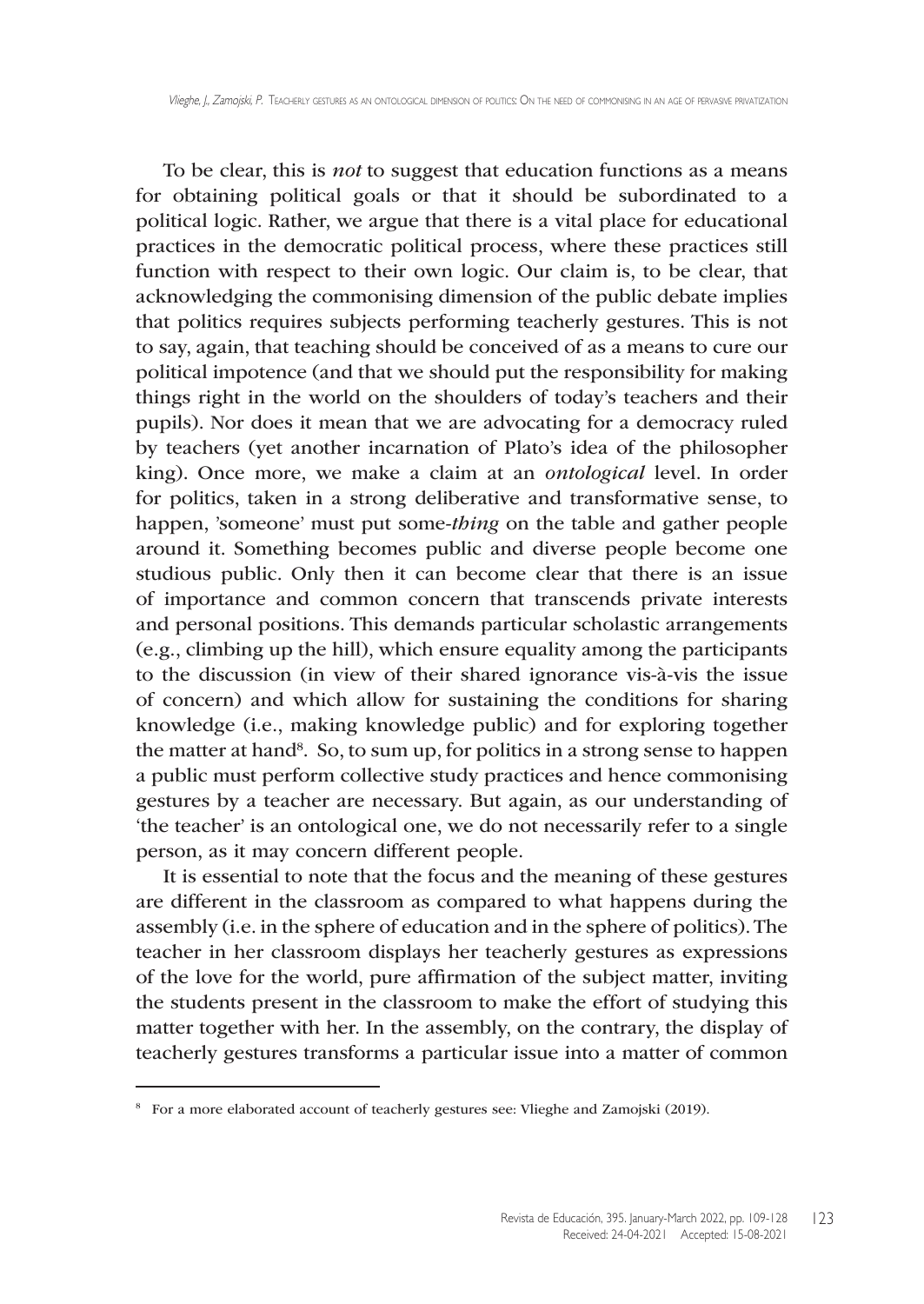concern for the citizens gathered there, i.e., into a thing to be studied in view of the question about the good way of living together in the *polis*. That there is still a crucial difference between teacherly gestures in the classroom and in the assembly, consider the difference between educating about politics and having a political discussion about education. In the first instance, what matters is that something (viz. politics) is studied out of love and care for this particular subject matter (i.e., study *as such*), whereas in the last case what matters is that studying together will lead to making a decision about something we consider wrong with the topic under discussion (viz. education).

## **Concluding remarks**

Today, in a time of pervasive privatisation such an understanding of politics and the public debate is not obvious (to say the least), and – to some extent – it may even be that it is no longer possible at all. This is because we are increasingly living within the confines of our echochambers geared by the mechanisms of 'social media' (Kosiński *et al.*, 2013). As the digital is the medium through which we are connected with the world, it frames our experience of the world and the ways we establish our relation with the world. It is today rather common sense knowledge that the digital works by aggregating and accelerating our clicks, i.e. that it needs our activity in order to perpetuate. As we click, the algorithms of the digital learn how to feed us, they learn how to provide the kind of "news" that will make us more active in clicking. And hence it is no longer we who learn from the public debate or from the world, but inversely the machine that learns from us. This way, our view of the world, as selected by our own personalized newsfeed is increasingly narrowing down. However, we are not conscious of this, as we just search for the news, and the search engine noiselessly works out a selection that comes with the disguise of being 'the' official one. Hence, we no longer are exposed to a public agenda, instead we are fed with news prepared just for us. This situation cannot be interpreted in terms of the plurality of public spheres (Cf. Frazer 1992), because it consists of the opposite movement of the privatisation of the public, i.e., of creation of many separated, homogenous, and antagonistic bubbles where particular groups of people 'feel at home' with their idiosyncrasies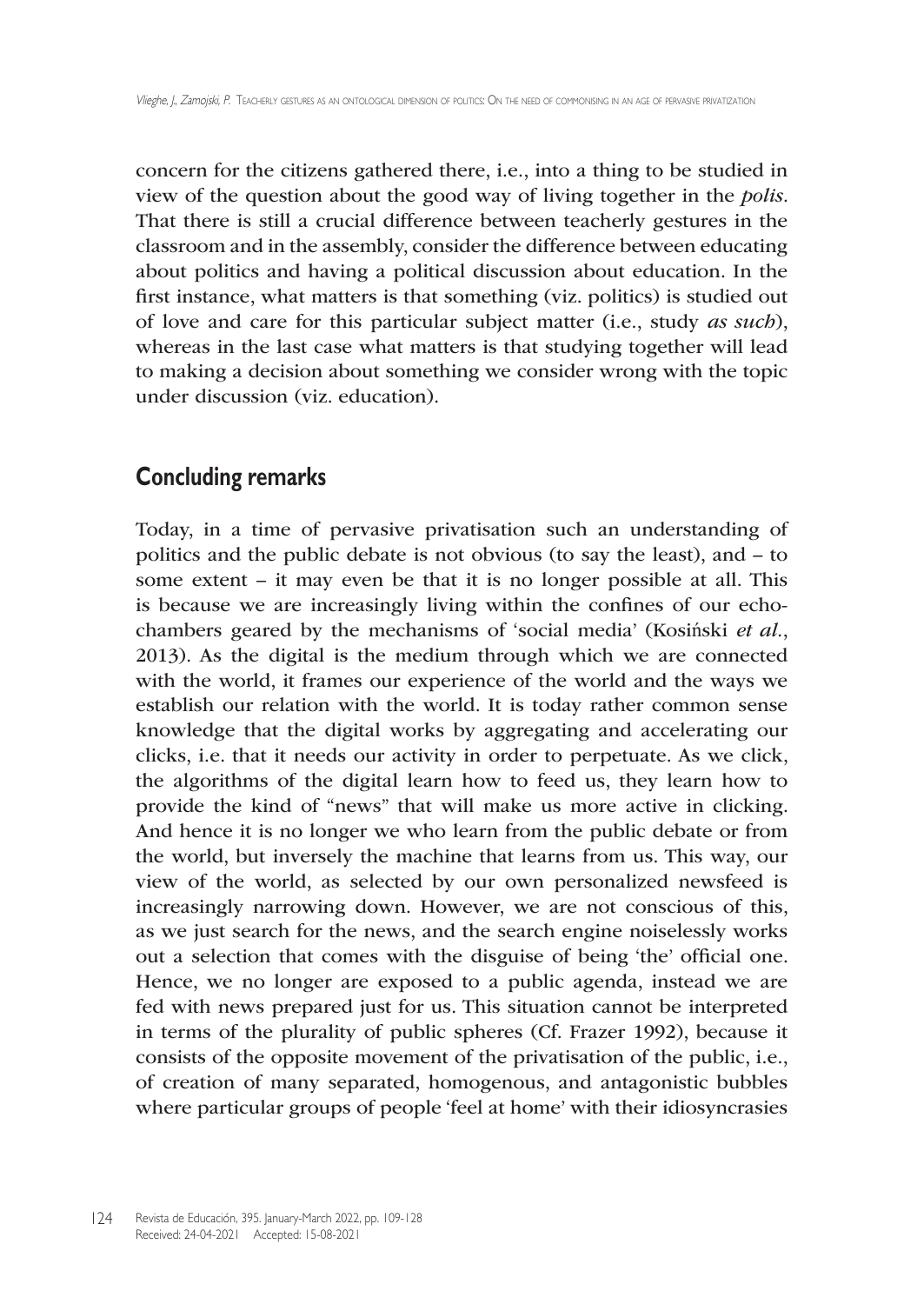and personal beliefs. These beliefs are not challenged but become ever more radicalised. Moreover, one is unable to go beyond one's bubble, because the walls of the echo chamber one is trapped in are too high, and there is no hill one could climb to see the common. Hence, the political process as it stands today is reduced to a demonstration of differences: it functions as a totemic practice of showcasing these new kind of tribes (Maffesoli, 1996). There is no commonising momentum in this sort of politics, and hence, no teacherly gestures are displayed<sup>9</sup>.

But then there is the threat that such a critical understanding of our current situation severely restricts our political agency and leaves us with a purely fatalistic attitude. In spite of this, we believe that politics in the strong sense – as we have sketched it out in this article – can happen, and arguably is happening from time to time. One way to deal with this tension consists of looking for historic examples of the emergence of studious public.10 Another could consist of making determined attempts to perform teacherly gestures and enact the studious public, precisely in spite of the critical knowledge we have and that suggests that achieving this today seems impossible.

#### **References**

Arendt, H. (1958). *The Human Condition*. Chicago: University of Chicago Press.

Arendt, H. (1961). The Crisis in Education. In *Between Past and Future: Eight Exercises in Political Thought*. The Viking Press: New York.

<sup>9</sup> To a certain extent, the proliferation and omnipresence of digital technologies, which in the wake of the corona-crisis risks to become a permanent condition, might threaten occasions for truly commonising for another reason. According to the thesis put forward by Harold Innis in *Empires and Communication* (Innis 2007), it could be argued that there are means of knowledge dissemination that are intrinsically privatizing and intrinsically communizing. Where Innis had in mind the shift from pre-alphabetic culture (where access and dissemination used to be a privilege for an elite that protected this privilege from the masses and where the creation of new knowledge was almost non-existent) to alphabetic culture (where knowledge is publicly available, open for contestation and study, and hence subject to constant revision and innovation), a similar but reverse argument could be made in relation to the proliferation of particular digital technologies that come with privatizing tendencies. Unfortunately, there is no opportunity here to develop this argument.

<sup>&</sup>lt;sup>10</sup> We believe that the Polish Solidarity (Solidarność) movement of 1980-1981 could function as such an example (cf. Skórzyński 2014; Machcewicz 2015).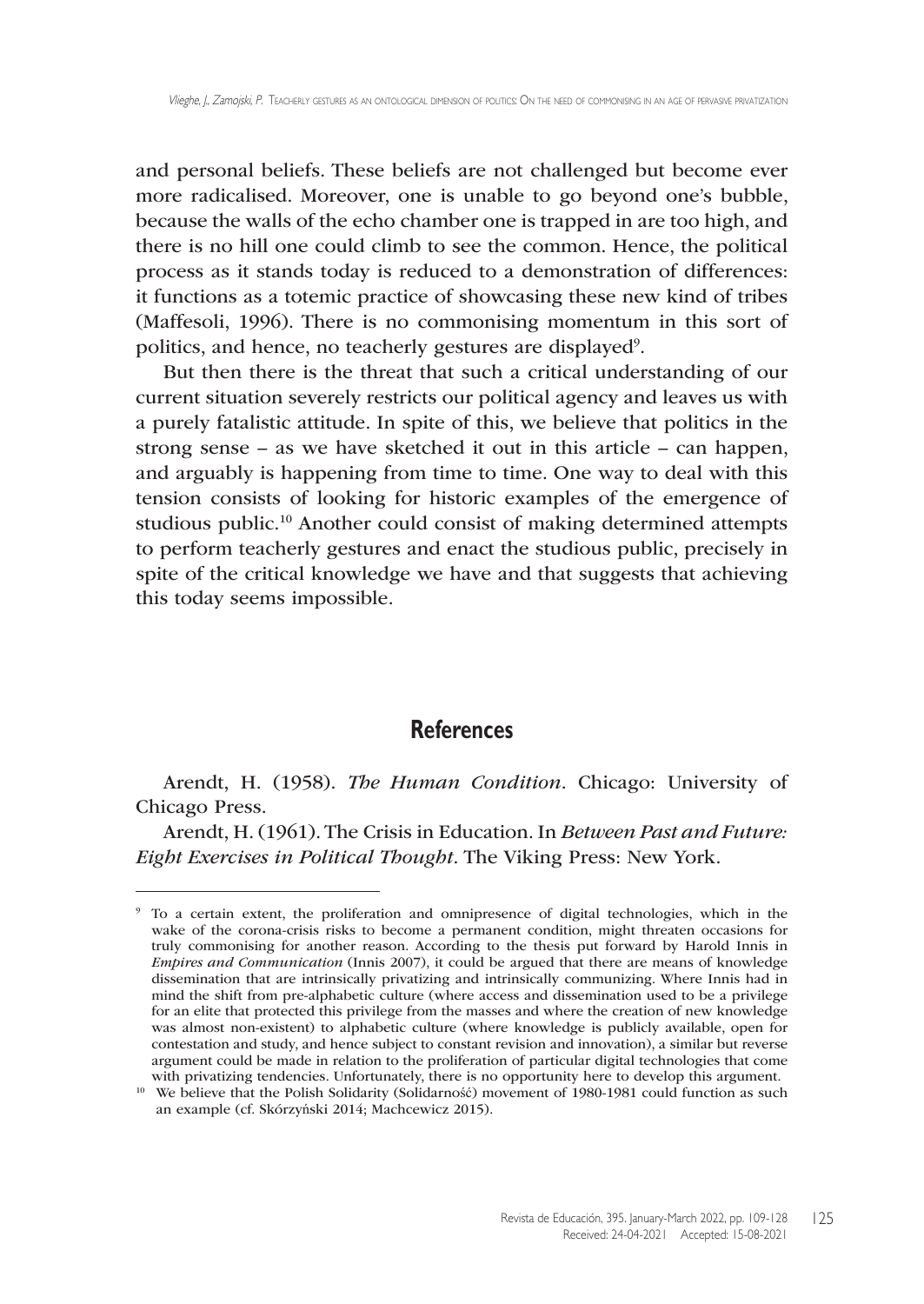Benhabib, S. (1992). Models of Public Sphere: Hannah Arendt, the Liberal Traditions, and Jürgen Habermas. In C. Calhoun (Ed.) *Habermas and the Public Sphere* (pp. 89-120) Cambridge MA: The MIT Press.

Benhabib, S. (1996). Toward a Deliberative Model of Democratic Legitimacy. In S. Benhabib (Ed.) *Democracy and Difference. Contesting the Boundaries of the Political* (pp. 67-94) Princeton, NJ: Princeton University Press. <https://doi.org/10.1515/9780691234168>-005

Biesta, G. J. J. (2010). *Good education in an age of measurement. Ethics, politics, democracy*.

Boulder/London: Paradigm Publisher

Biesta, G. J. J. (2013). *The Beautiful Risk of Education.* Boulder-London: Paradigm Publishers.

Canevaro, M. (2018). Majority Rule vs. Consensus: The Practice of Democratic Deliberation in the Greek *Poleis*. In M. Canevaro, A. Erskine, B. Gray, & J. Ober (Eds.) *Ancient Greek History and Contemporary Social Science* (pp. 101-156). Edinburgh: Edinburgh University Press. [https://](https://doi.org/10.3366/edinburgh/9781474421775.003.0005) [doi.org/10.3366/edinburgh/9781474421775.003.0005](https://doi.org/10.3366/edinburgh/9781474421775.003.0005)

Feinberg, W. (2016). *What Is a Public Education and Why WeNeed It? A Philosophical Inquiry into Self-Development, Cultural Commitments, and Public Engagement*. Lanham – Boulder: Lexington Books.

Fraser, N. (1992). Rethinking the Public Sphere: A Contribution to the Critique of Actually Existing Democracy. In C. Calhoun (Ed.) *Habermas and the Public Sphere* (pp. 109-142). Cambridge MA: The MIT Press.

Friesen, N. (2011). *The Place of the Classroom and the Space of the Screen: Relational Pedagogy and Internet Technology*. New York: Peter Lang.

Habermas, J. (1990). *Moral Consciousness and Communicative Action*. Transl. Ch. Lenhardt & S.W. Nicholsen. Cambridge: Polity Press.

Habermas,J. (1996 [1992]). *Between Facts and Norms. Contributions to a Discourse Theory of Law and Democracy*. W. Rehg (transl.) Cambridge, MA: The MIT Press. <https://doi.org/10.7551/mitpress/1564.001.0001>

Hansen, M. H. (2021). The Nature of Athenian Democracy. In D. Piovan, G. Giorgini (Eds.) *Brill's Companion to the Reception of Athenian Democracy* (pp. 27-56). Leiden-Boston: Brill. [https://doi.](https://doi.org/10.1163/9789004443006_003) [org/10.1163/9789004443006\\_003](https://doi.org/10.1163/9789004443006_003)

Heidegger, M. (1962). *Being and time* ( J. Macquarrie & E. Robinson, Trans.). Oxford: Blackwell.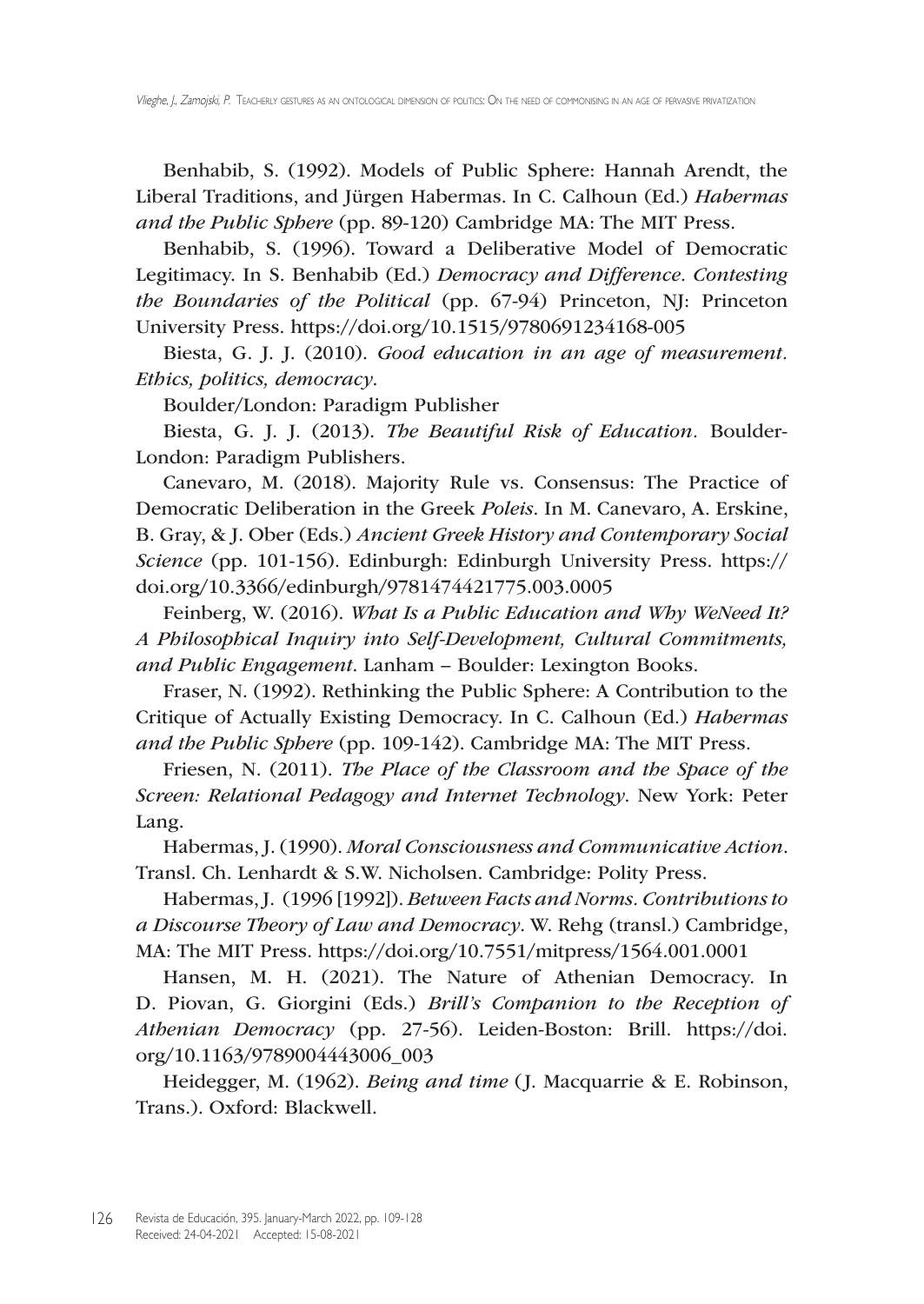Heidegger, M. (2001). The thing. In *Poetry, language, thought* (A. Hofstadter, Trans.). New York, NY: HarperPerennial (Original work published 1950)

Innis, H. (2007). *Empire and Communications*. Toronto: Dundurn Press.

Kosiński, M., Stillwell, D., & Graepel, Th., (2013) Private traits and attributes are predictable from digital records of human behavior. *PNAS,*  110(15), 5802-5805. <https://doi.org/10.1073/pnas.1218772110>

Laclau, E. (2005) *On Populist Reason*. New York -London: Verso.

Laclau, E. & Mouffe, Ch. (1985) *Hegemony and Socialist Strategy. Towards a Radical Democratic Politics*. London-New York: Verso.

Machcewicz, A. (2015). *Bunt. Strajki w Trójmieście. Sierpień 1980*. [Rebellion. Strikes in the Three-city. August 1980] Gdańsk: Europejskie Centrum Solidarnośći.

Maffesoli,M.(1996).*The Time of the Tribes. The Decline of Individualism in Mass Society*. London: Sage

Masschelein, J. (2010). E-ducating the gaze: the idea of a poor pedagogy. *Ethics and Education,* 5(1), 43-53. [https://doi.](https://doi.org/10.1080/17449641003590621) [org/10.1080/17449641003590621](https://doi.org/10.1080/17449641003590621)

Masschelein, J. (2019) Turning a City into a Milieu of Study: University Pedagogy as "Frontline" *Educational Theory*, 69(2), 185-203. [https://doi.](https://doi.org/10.1111/edth.12365) [org/10.1111/edth.12365](https://doi.org/10.1111/edth.12365)

Mouffe, Ch. (2013). *Agonistics: Thinking the World Politically*. London-New York: Verso.

Nancy, J. L. (2008). *The sense of the world* (Jeffrey S. Librett, Trans.). Minneapolis: University of Minnesota Press.

Ober, J. (2017). *Demopolis. Democracy Before Liberalism in Theory and Practice*. Cambridge: Cambridge University Press. [https://doi.](https://doi.org/10.1017/9781108226790.004) [org/10.1017/9781108226790.004](https://doi.org/10.1017/9781108226790.004)

Rawls, J. (1993). *Political Liberalism.* New York: Colombia University Press.

Rawls, J. (1999). *The Laws of Peoples with "The Idea of Public Reason Revisited".* Cambridge, MA: Harvard University Press

Sennett, R. (2002). *The Fall of the Public Man*. Penguin Books: London. Scheler, M. (1973). *Formalism in Ethics and Non-Formal Ethics of* 

*Values. A New Attempt toward the Foundation of an Ethical Personalism*.

Transl. M.S. Frings, R.L. Funk, Evanston: Northwestern University Press.